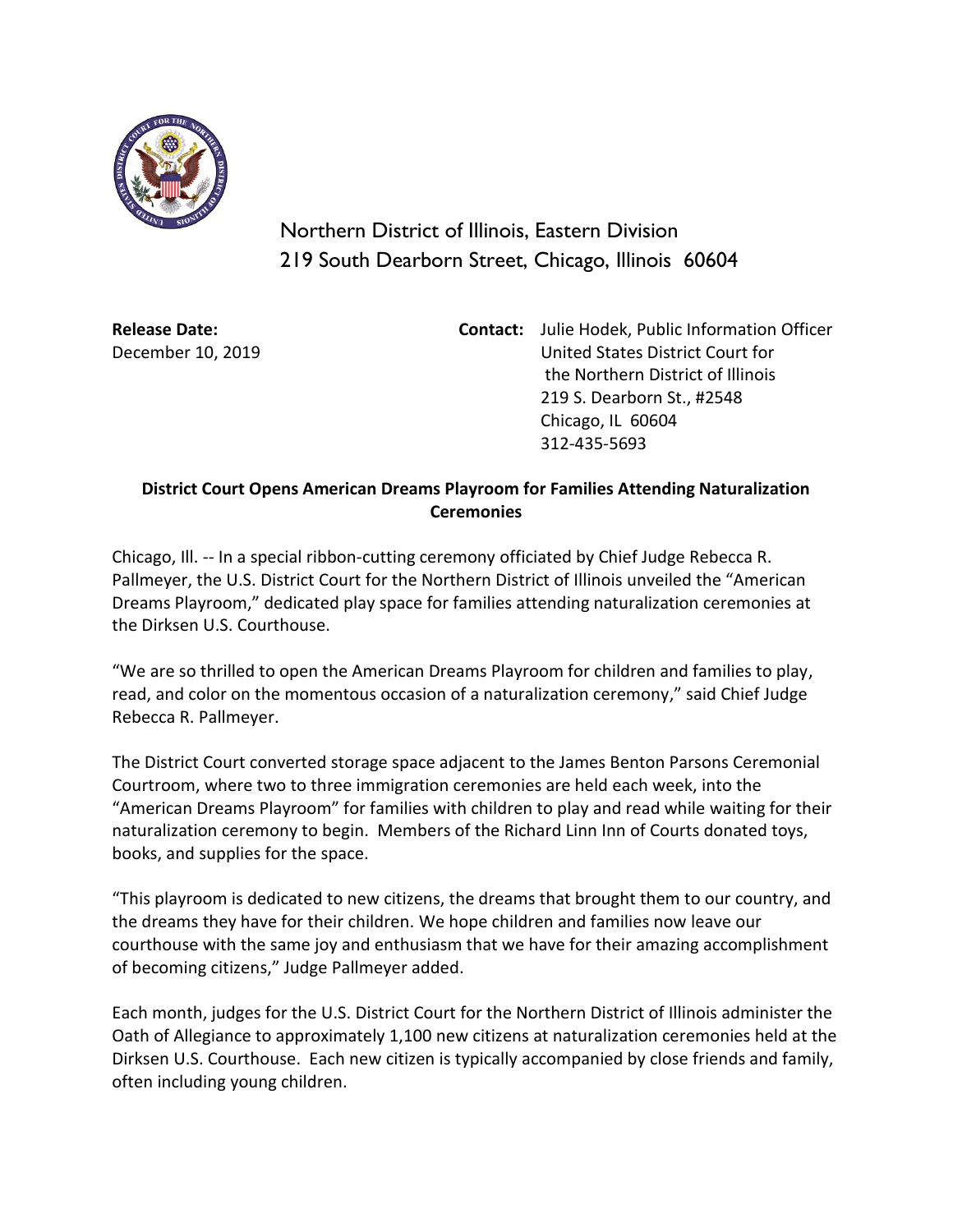Following the opening of the Playroom, District Judge Sara L. Ellis administered the Oath of Allegiance to 98 new citizens from 32 countries.

The Playroom features books in Spanish and English, a multilingual "Welcome" mural, and toys for children of all ages. The Playroom also includes a television monitor running a 2019 episode of the children's program *Arthur*, in which one of Arthur's friends, Cheikh, becomes an American citizen and is sworn-in during a naturalization ceremony. *Arthur* is produced by WGBH Boston and Oasis Animation, Inc. The show is presented in greater Chicago by WTTW PBS.

The mission of the Linn Inn is to foster the American Inns of Court's guiding principles of professionalism, ethics, and civility in the practice of intellectual property law. The Chicagobased Linn Inn is one of the twenty-two American Inns of Court in the U.S. and Japan.



##

Above: Chief Judge Pallmeyer offers remarks before cutting the ribbon to the new playroom.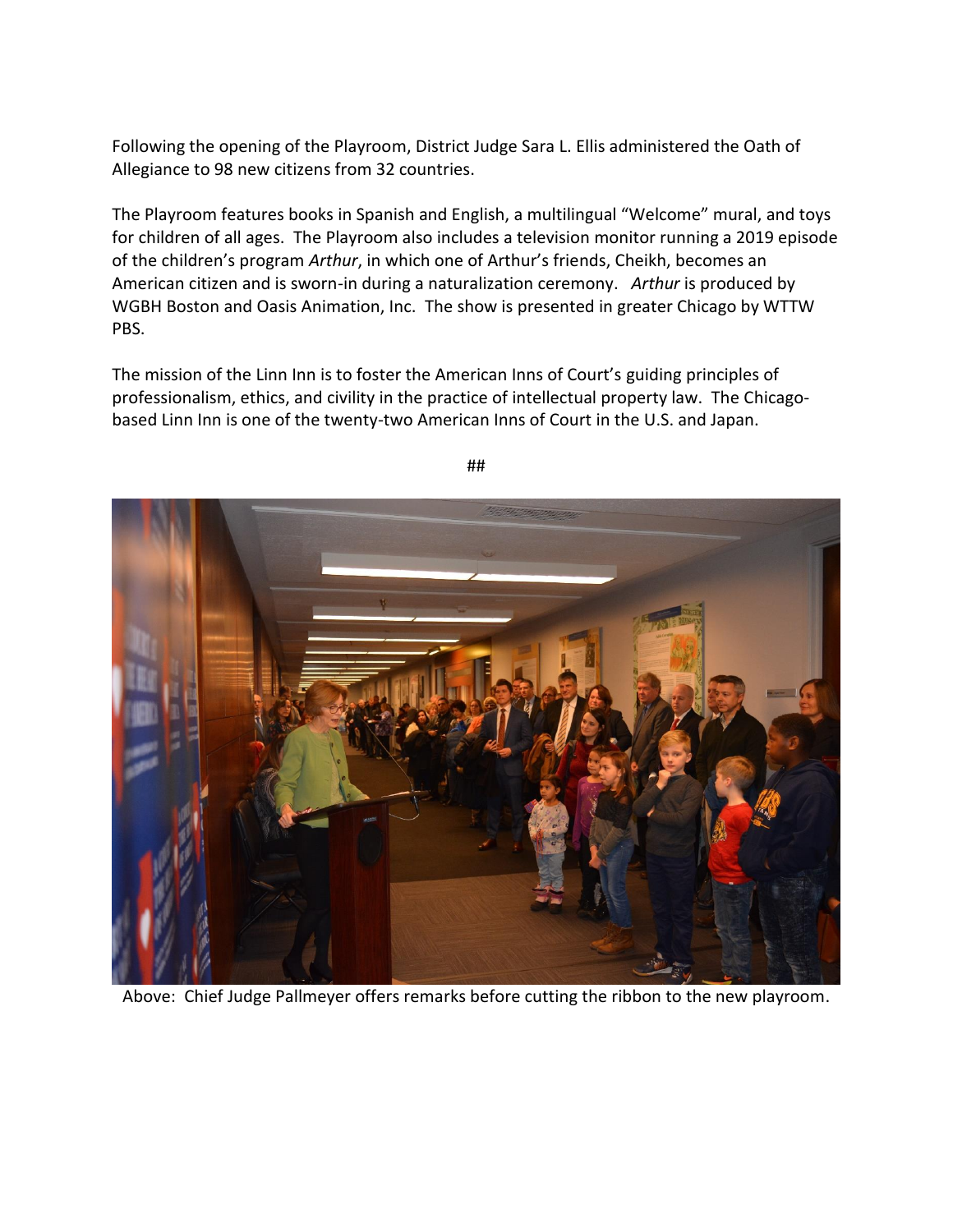

Above: Chief Judge Pallmeyer cuts the ribbon with Lauren Thiel, District Court Public Services Administrator, and Lauren Schwartz of the Richard Linn Inn of Courts.



Above: Chief Judge Pallmeyer colors with kids in the American Dreams Playroom.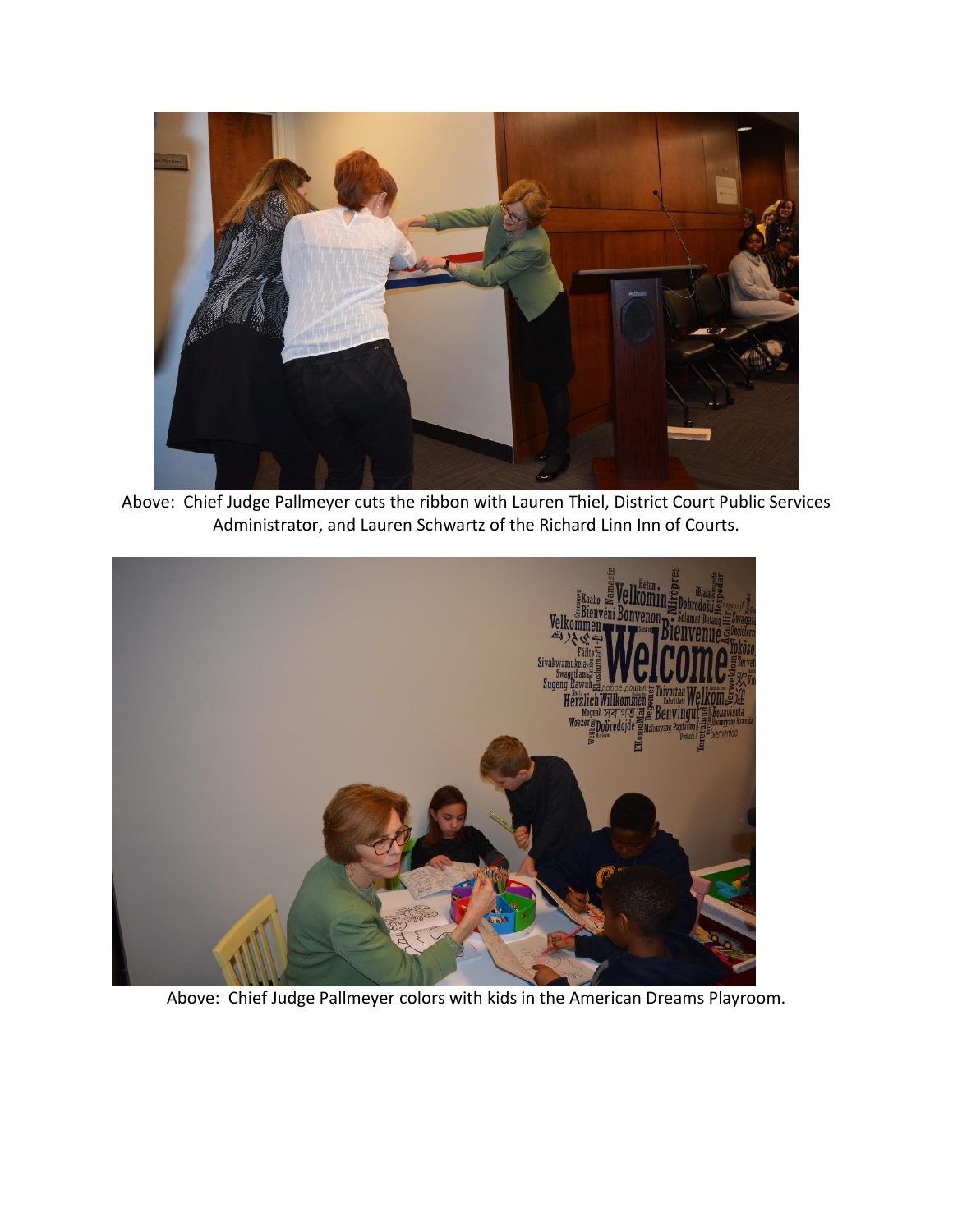